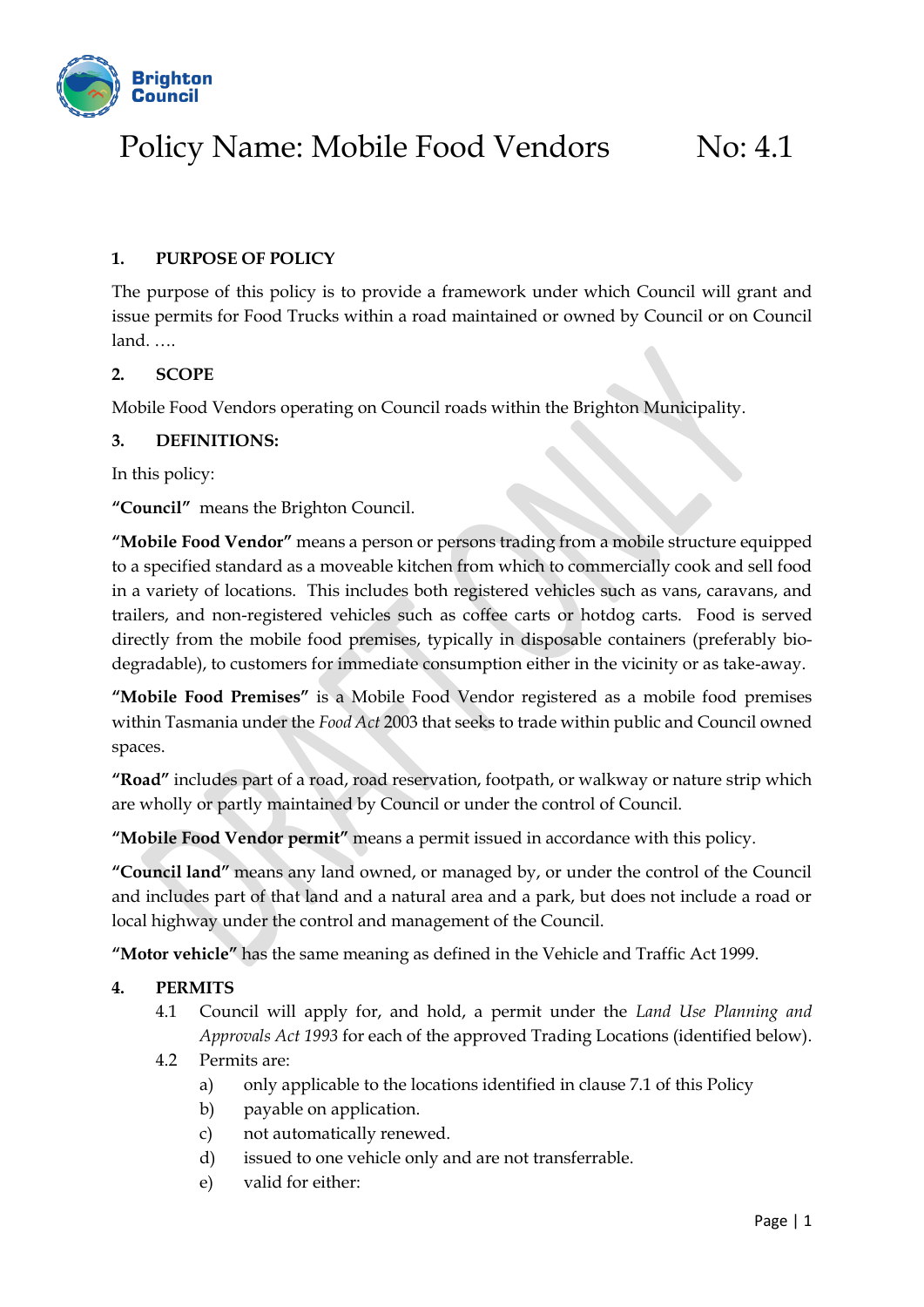

- a single occasion, to a maximum of three (3) single occurrence permits
- a period of three (3) months; or
	- a period of Twelve (12) months

from the date of issue respectively or until such time as the vendor ceases to trade.

- f) There is no partial refund of permit fees if the vendor wishes to cease trading.
- g) may be revoked by Council at any time due to non-compliance with any of the permit conditions
- 4.3 A Mobile Food Vendor:
	- a) must not operate on Council land without a valid permit.
	- b) must display the permit within the Mobile Food Premises at all times.
	- c) must comply with all conditions of the permit at all times of operation.
	- d) does not require a permit if the vendor is nominated to trade as an integral part of an organised community or special event on Council land for which the Council has granted a separate permit.

## **5. ENVIRONMENTAL HEALTH**

5.1 Any individual/business applying for a Mobile Food Vendor Permit must be licensed under the *Food Act* 2003 and operate as per the conditions of this license and to the satisfaction of Councils Senior Environmental Health Officer.

## **6. APPLICATION FORM AND FEE**

- 6.1 All mobile food vendors intending to operate within the Brighton municipality must complete an Application for Permit and pay the required fee, as set per Council's fee schedule.
- 6.2 Copies of the following documents must be completed and submitted with the application of the permit:
	- a) Current certificate of registration of a state-wide mobile food business.
	- b) Current Public Liability and Product Liability Insurance Certification (minimum \$20 million cover).
	- c) Current ABN/ACN details.
	- d) Current road vehicle registration.

## **7. TRADING LOCATIONS AND TIMES**

7.1 Council has identified the following Mobile Food Vendor locations as preferred sites from which to operate within the Brighton municipality, or as otherwise agreed in writing by Brighton Council: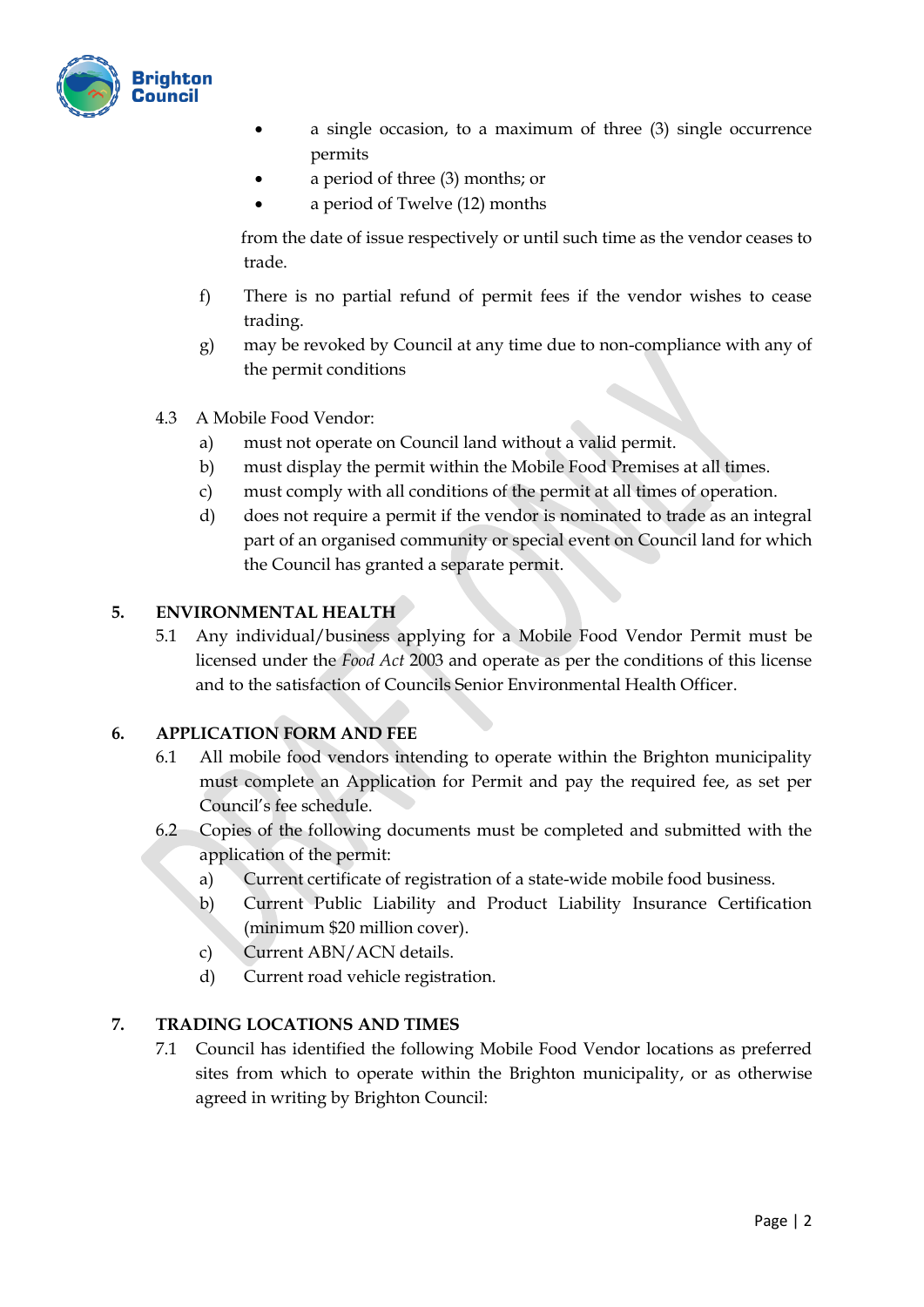

| Location                                          | <b>Permissible Operating Hours</b>                                            |
|---------------------------------------------------|-------------------------------------------------------------------------------|
| Cris Fitzpatrick Park, Gagebrook                  | $7am - 9pm$                                                                   |
| Lennox Park, Old Beach                            | $7am - 9pm$                                                                   |
| Seymour Street Car Park, Brighton                 | $7am - 9pm$                                                                   |
| 2A Eddington Street, Bridgewater                  | $7am - 9pm$                                                                   |
| 241 Brighton Road, Brighton                       | $7am - 9pm$                                                                   |
| Brighton Council Car Park - Old<br>Beach          | $7am - 9pm$                                                                   |
| Bridgewater Civic Centre Car Park,<br>Bridgewater | unless otherwise<br>9 <sub>pm</sub><br>5.30pm<br>agreed in writing by Council |

- 7.2 Council may consider adding additional locations if suitable sites are identified by Applicant or the public.
- 7.3 No more than three (3) Mobile Food Vendors may operate from any one site at the same time, unless otherwise exempt from this policy pursuant to clause 4.3 above.
- 7.4 Mobile Food Vendors must only trade within any one approved trading location on not more than three days in any one calendar week and for not more than four (4) hours at a single location on any day.
- 7.5 Mobile Food Vendors are prohibited from trading from any road area under the management of Council, unless specifically approved in the approved trading locations.
- 7.6 Mobile Food Vendors are required to move on from a trading spot within one (1) hour of ceasing trading in any one location and are not allowed to remain parked in the same position for trade or otherwise for more than six hours.
- 7.7 Mobile Food Vendors are not permitted to operate:
	- a) within 100 metres from an existing food and beverage business during that businesses normal trading times, unless the written permission of the business owner has been provided
	- b) within 100 metres of the boundary of a market, festival, fair or similar special event that includes food and beverage traders within the event footprint.
- 7.8 Mobile Food Vendors wishing to trade on private land within the *Brighton Interim Planning Scheme* 2015 should contact Council staff for information on application processes.

## **8. ROLES AND RESPONSIBILITIES OF THE MOBILE FOOD VENDOR**

- 8.1 Mobile Food Vendors must:
	- 8.1.1 **Community**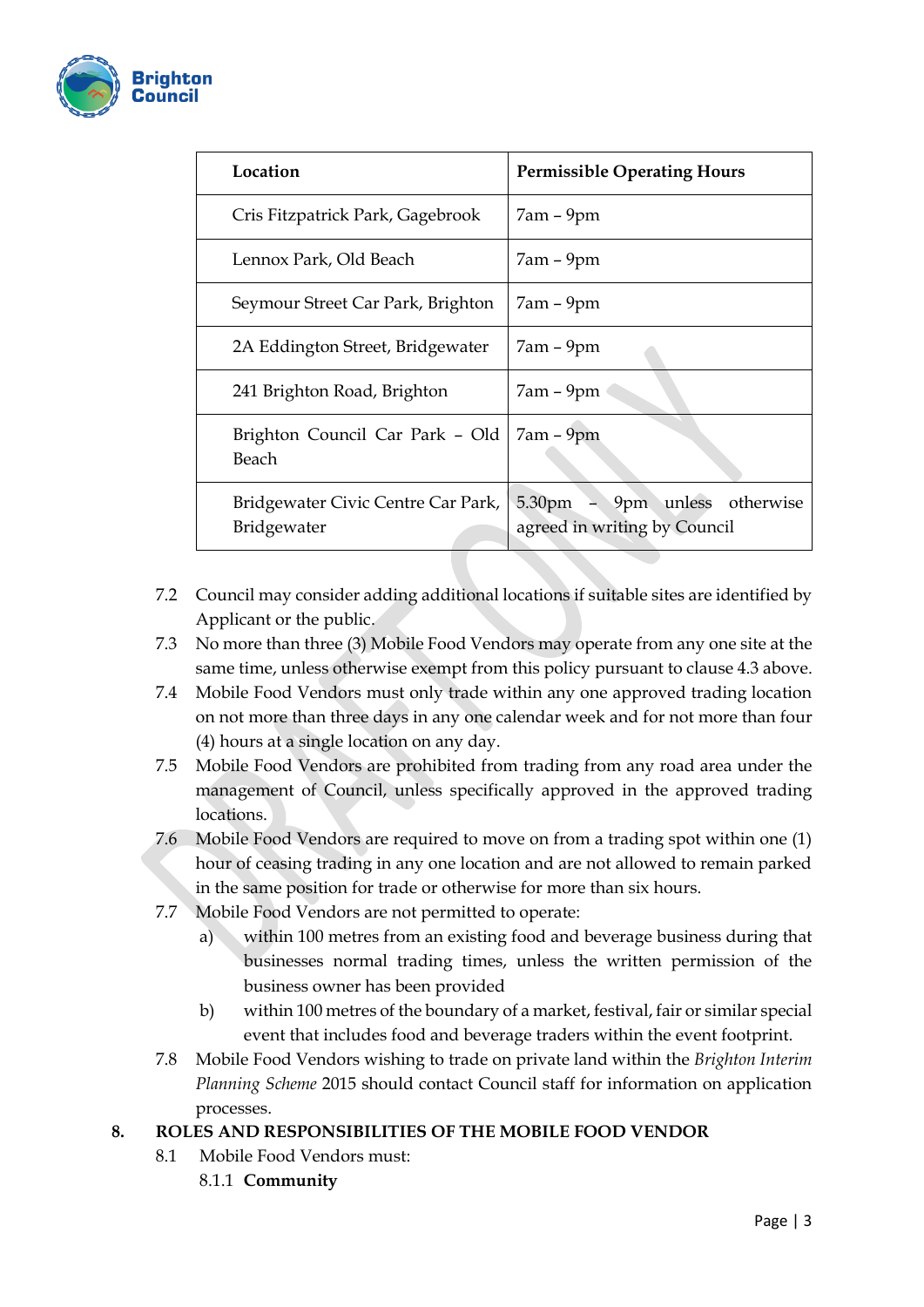

- Maintain access to parking, taxi loading and bus zones, as well as footpaths, roads, driveways and wheelchair access ramps at all times
- Ensure that all trade is wholly from within the Mobile Food Premises and that food or beverage preparation, booking and serving equipment are not installed or erected outside the Mobile Food Premises to display, prepare or serve food.
- Not provide tables, trestles, marquees, tents, chairs, boxes, crates or similar items for patrons to use as tables, or seats if the Mobile Food Premises is trading directly on or onto a paved footpath or other pedestrian thoroughfare.
- Ensure access to all street furniture, such as public seats, bicycle parking, drinking fountains and rubbish bins is not compromised as a result of permitted trade.
- Ensure that all advertising or signage is fixed securely to the Mobile Food Premises and does not protrude onto roads or footpaths.
- Ensure that customers do not queue across footpaths, onto roadways, driveways or other pedestrian or trafficked accesses.
- Acknowledge that the Council reserves the right to change or limit the time, duration, frequency and location that Mobile Food Vendor trading may take place, taking into account weather conditions, conditions of roads, footpaths, public reserves and parks, and any repairs and maintenance as may be required.
- Acknowledge that the Council reserves the right to limit the number of vendors trading in or to stop trade in any location at any one time if health and safety, vehicular or community access or environmental obligations require this.

## **8.1.2 Waste**

- (a) Be responsible for providing rubbish collection receptables at the site and ensure all rubbish generated from their use at the site is removed and disposed of responsibly.
- (b) Ensure all liquid waste including but not limited to wastewater, oil etc must be contained/stored by the operator and not discharged on site.
- (c) Ensure that no wastewater, oil or other liquid is deposited into the stormwater system.
- (d) Ensure that no hosing down of the mobile food vehicle or trading site takes place.
- (e) Where the Council has to undertake extra cleaning and/or removal of litter as a direct result of a Bright Food Truck permitholders trade, the responsible permit holder will reimburse Council for all costs incurred for the cleaning and/or tidying of the area.

## **8.1.3 Noise**

a) Where possible, use power sources that generate low or no noise and/or air pollution.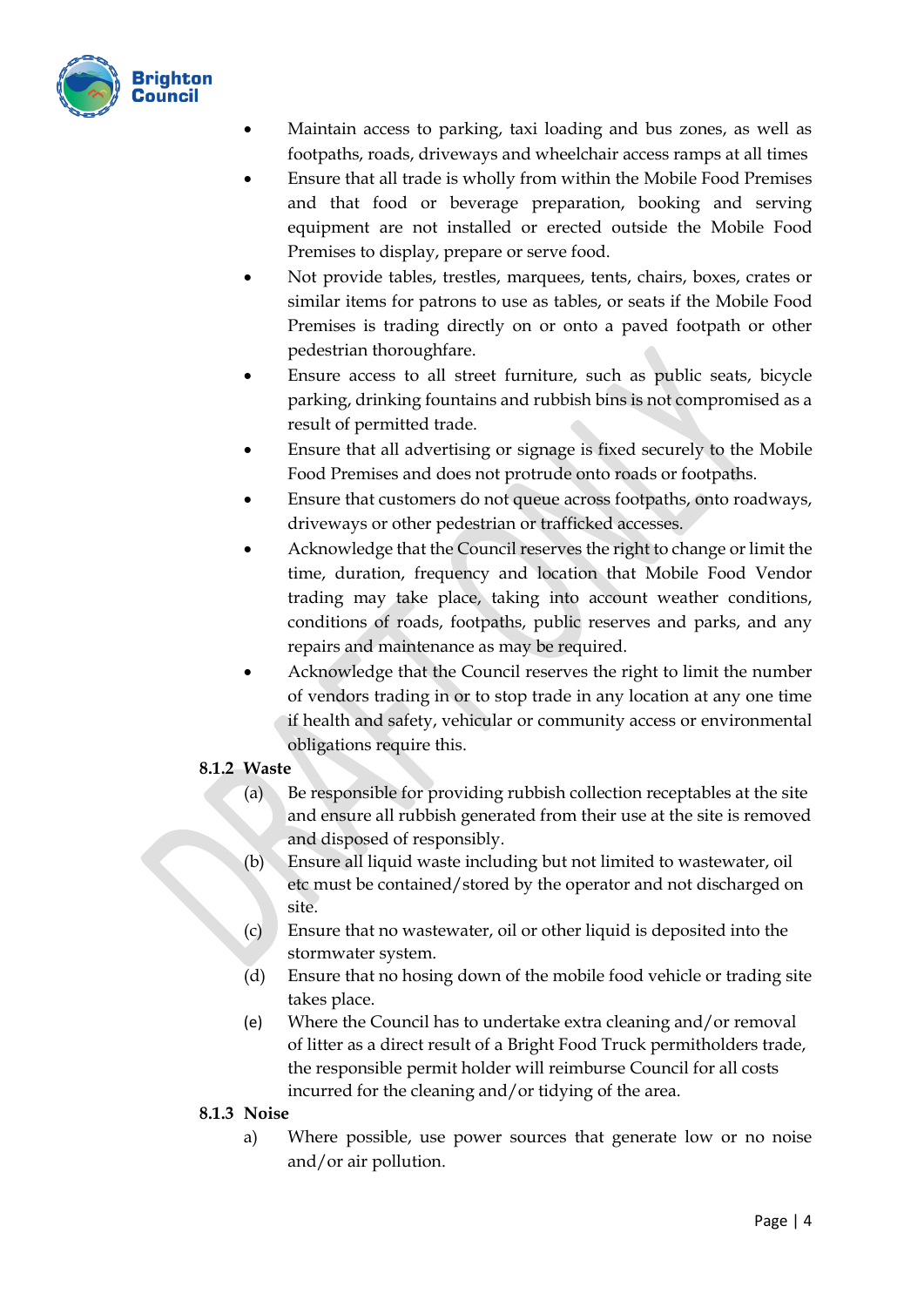

- b) Ensure that all noise associated with trade, including customer activity, is kept to a minimum
- c) Ensure that amplified music or public address system are not used

## **8.1.4 Electricity**

a) Are responsible for providing their own energy source at all Mobile Vendor Locations.

## **8.1.5 General**

- a) Pay all permit fees as required by the due date.
- b) Not transfer the permit to another person or business unless the business and/or mobile food vehicle have/has been sold.
- c) Inform Council of intention to cease trading within four (4) weeks prior to the last day of trade.
- d) Follow all instructions issued by duly authorised officers of Brighton Council.
- e) Assume responsibility for any and all liabilities that arise as a direct result of Mobile Food Vendor trading within the Council municipal area.
- f) Cover the cost of any damage caused to trees and/or public infrastructure, such a public seats, bicycle parking, drinking fountains and rubbish bins that is a direct result of trading as a Mobile Food Vendor within the Council municipal area.
- g) Acknowledge that Council reserves the right to alter, add, or remove any of the conditions within this permit at any time with the understanding that as much notice as possible of such change will be given to permit holders.
- h) Mobile food premises that are not contained within a fixed mobile structure must provide floor coverage when operating on unsealed areas to the satisfaction of Councils Senior Environmental Health Officer to reduce cross contamination risks.

## **9. DEPARTMENT OF STATE GROWTH ROADS**

9.1 Council cannot issue a permit for a state-owned road. Mobile Food Vendors are not permitted to operate on a state-owned road, unless with approval issued by the Department of State Growth (see locations below).

## **10. EXCLUSIVE USE NOT GUARANTEED**

10.1 A permit issued by Council does not guarantee availability or exclusive use of the site.

## **11. Legislation:**

- 11.1 The relevant legislation is:
	- *Food Act* 2003 in relation to arrangements for the safe handling and sale of food.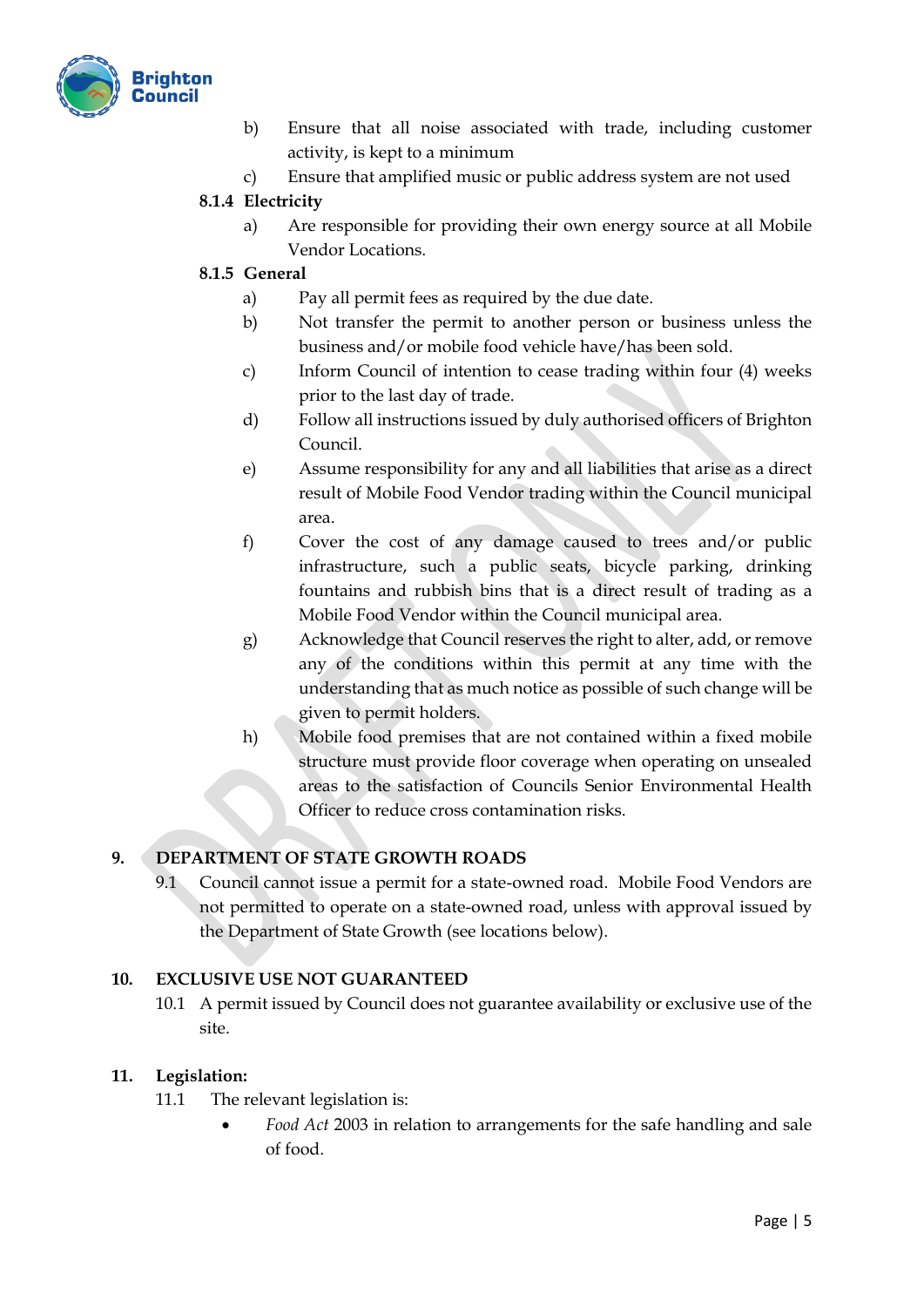

- *Land Use Planning and Approvals Act* 1993 in relation to the use and development of land for mobile food vending.
- *Local Government Act* 1993 in relation to the management of Council land and the setting of fees for a Mobile Food Vendors permit.

| <b>POLICY REVIEWED</b> | August 2021                         |
|------------------------|-------------------------------------|
| TO BE REVIEWED:        | August 2026                         |
| <b>RESPONSIBILITY:</b> | <b>MANAGER DEVELOPMENT SERVICES</b> |
| <b>REVIEWED:</b>       |                                     |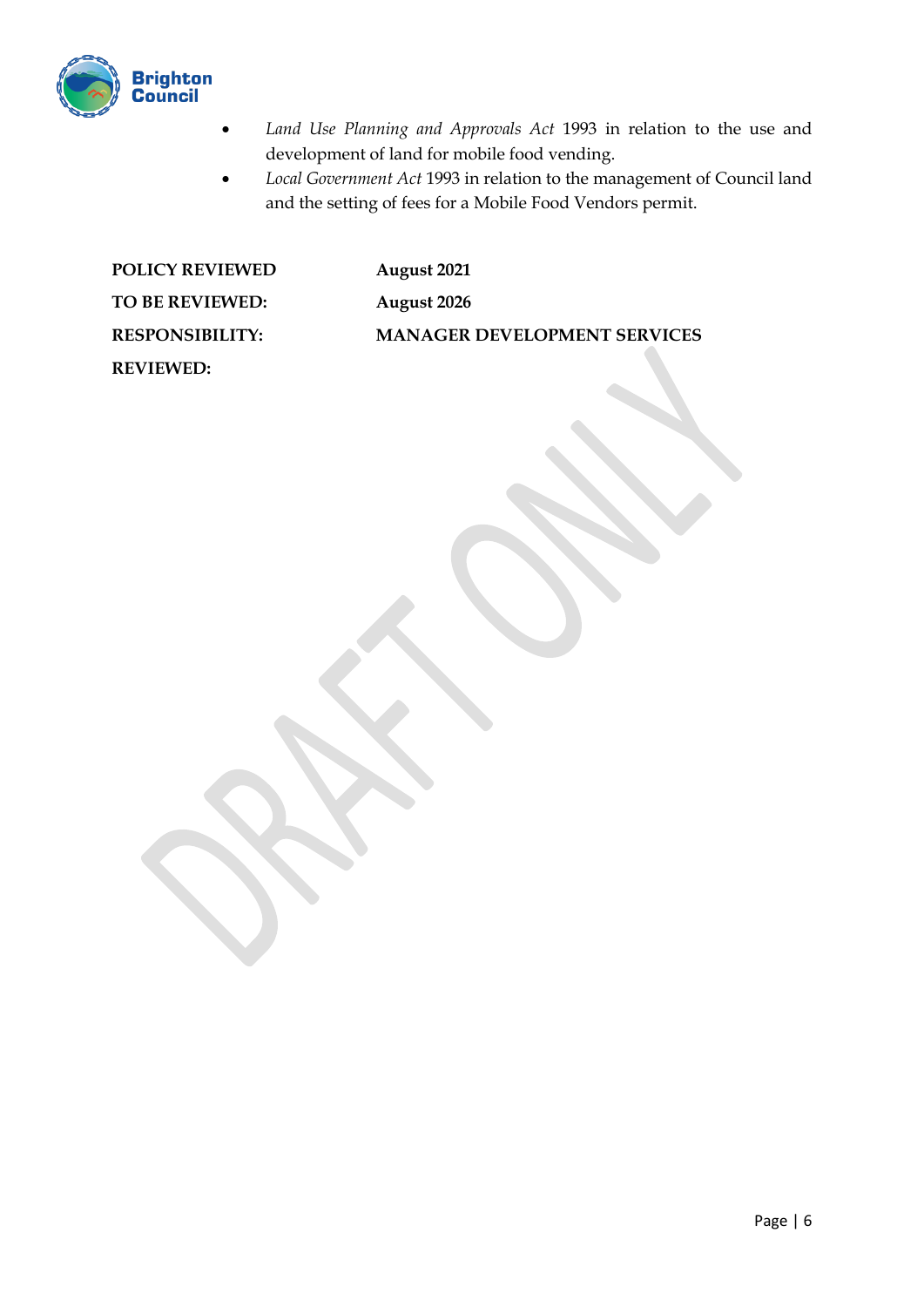



Figure 1: State Owned Roads, identified in Blue including

- Midlands Highway
- East Derwent Highway
- Tea Tree Road
- Boyer Road
- Glenstone Road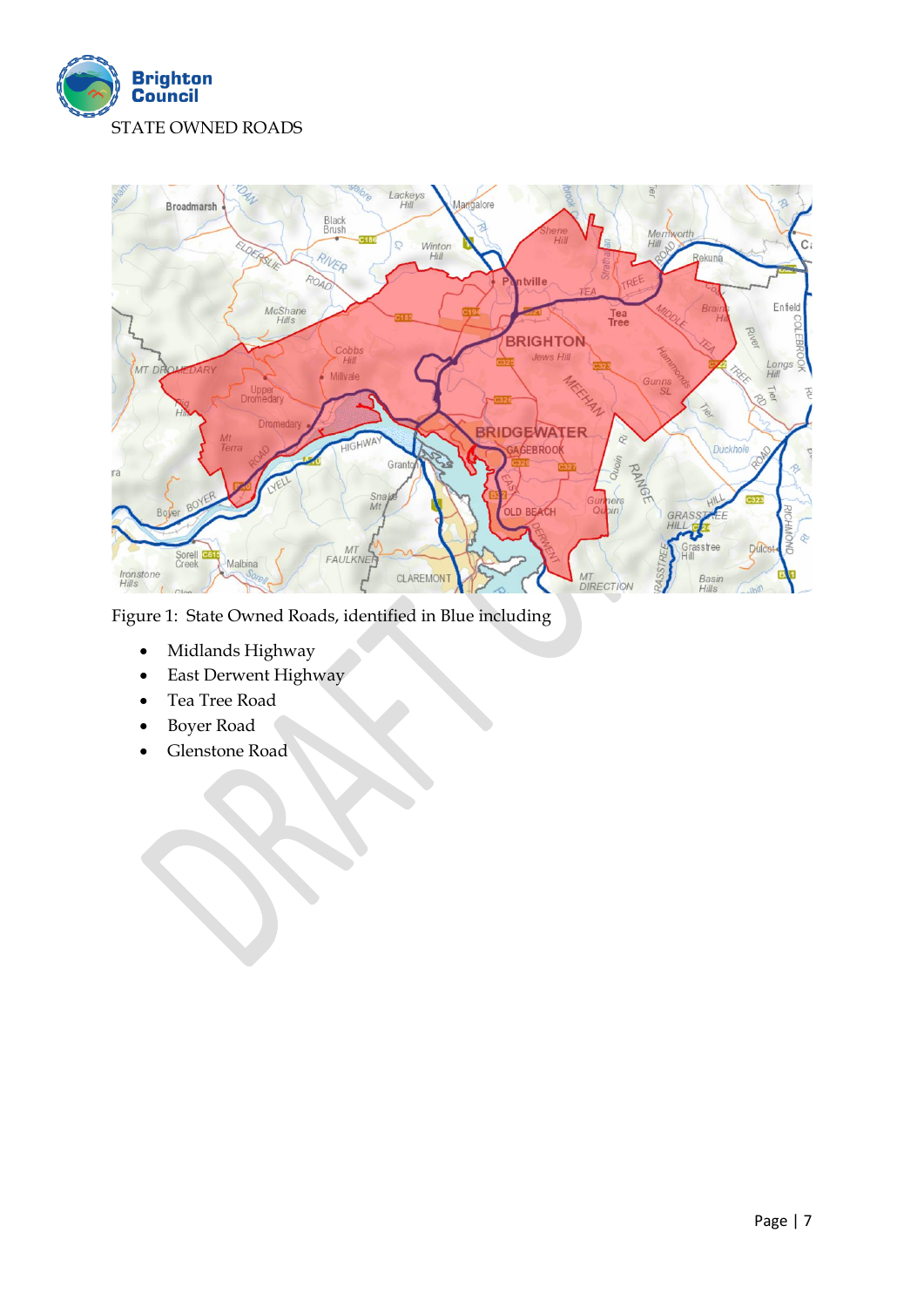

Bridgewater Sites

• Western Side, Civic Centre Care Park, Green Point Road, Bridgewater



2A Eddington Street, Bridgewater

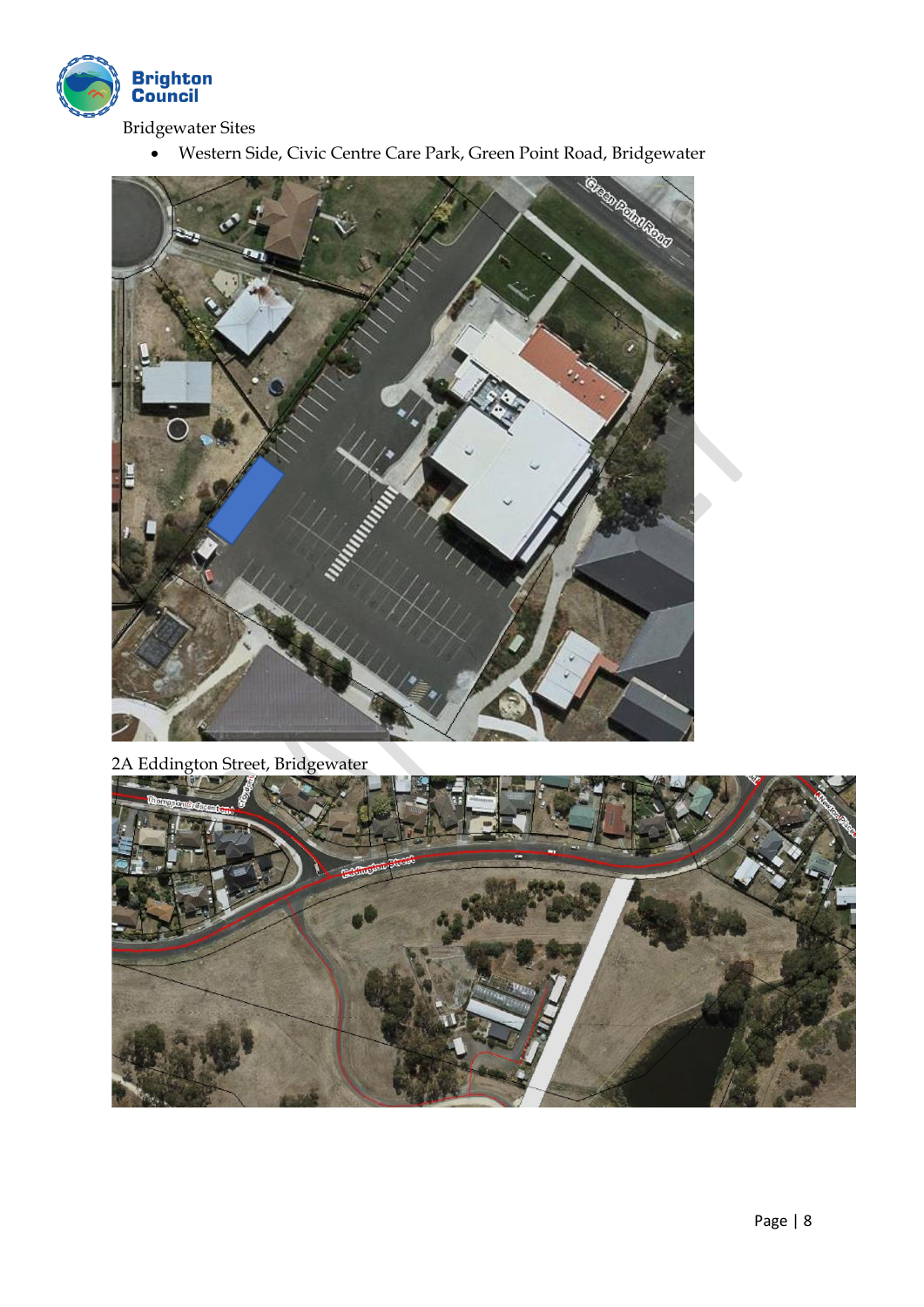

Gagebrook/Old Beach Approved Sites

• Cris Fitzpatrick Park Car Park



• Brighton Council Offices, Carpark or Lawn, Old Beach

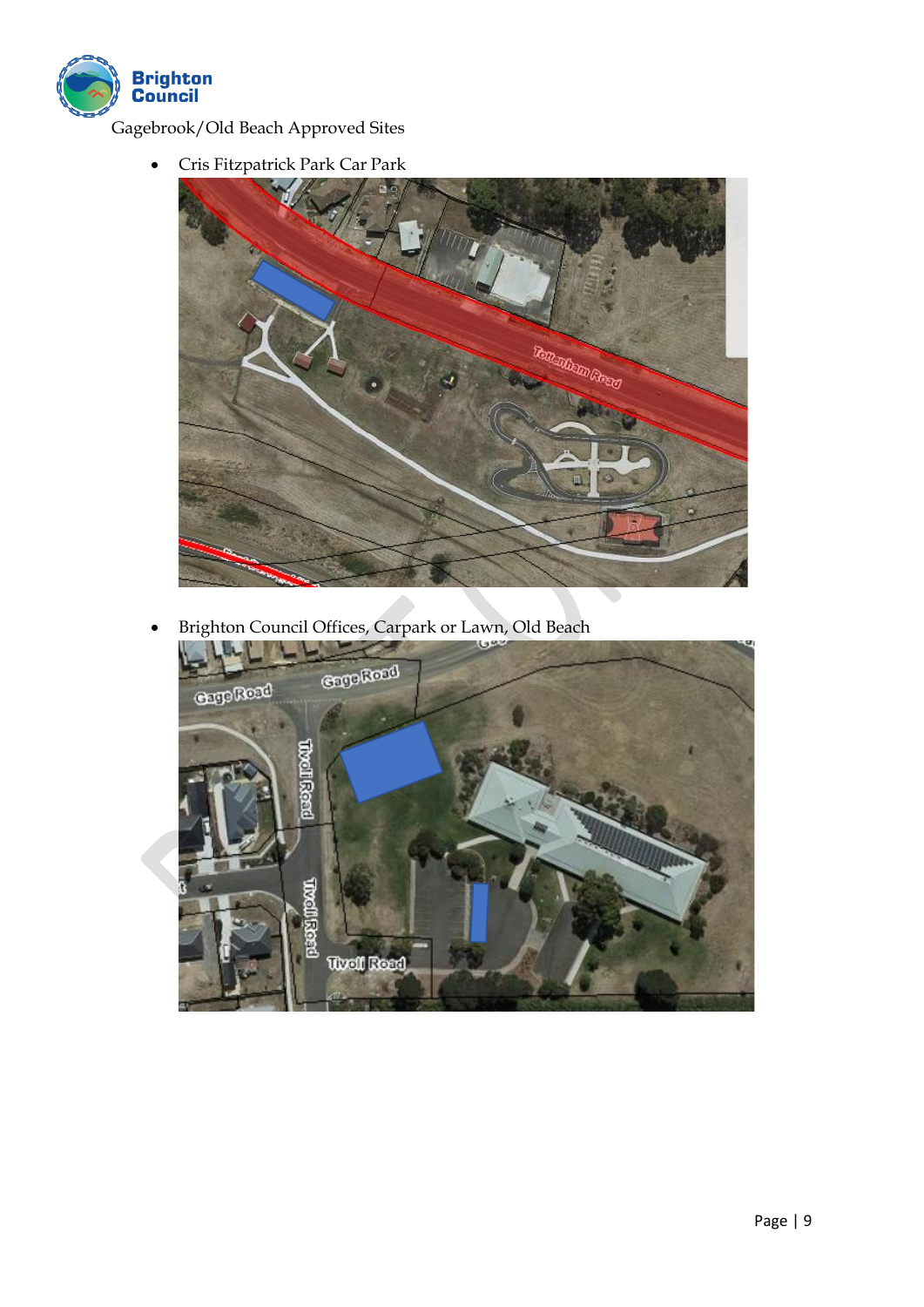

• Lennox Park Car Park

ிபிலா

## Brighton Sites:

delly Road

Seymour Street Car Park: